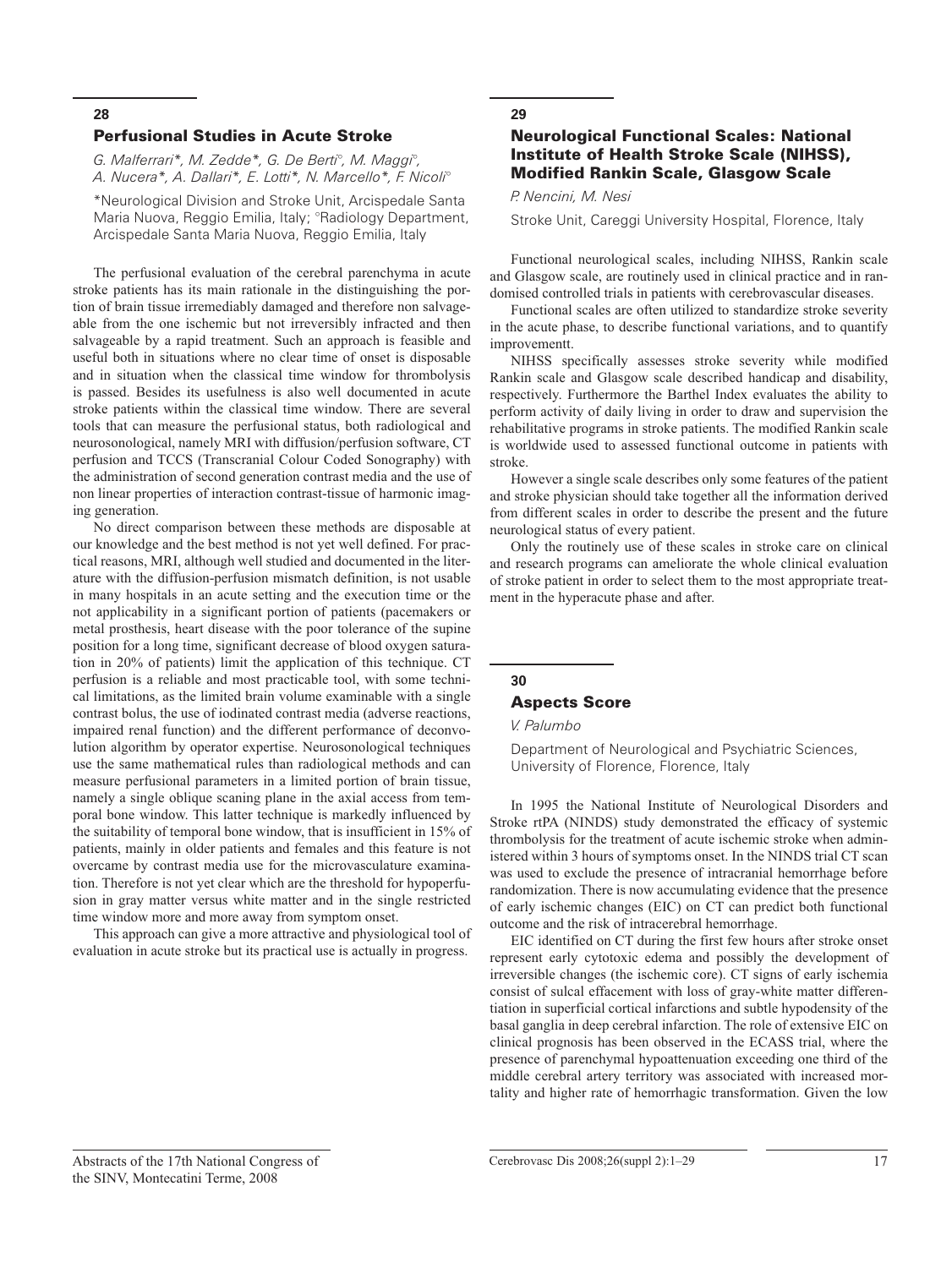reliability of the "one third" rule as an estimate of the extent of EIC, a standardised semiquantitaive CT grading system was validated in 2001, the Alberta Stroke Program Early CT Score (ASPECTS).

For ASPECTS, which is calculated from two standard axial CT cuts (one at the level of the basal ganglia and one just rostral to the ganglionic structures), the territory of the middle cerebral artery is divided in 10 regions, with 1 point subtracted for an area of EIC within each of the defined regions. A normal CT scan has an ASPECTS of 10. In clinical series of patients treated with systemic rtPA, the probability of dependence, death and symptomatic hemorrhage increases as the ASPECTS value decreases. An ASPECTS > 7 predicts a good functional outcome and a lower hemorrhagic risk.

In the NINDS study, patients with ASPECTS > 7 showed no treatment-modifying effect on good outcome, with a trend towards lower mortality at 90 days with rtPA and a number needed to treat of 5. Hence, there is currently no evidence for excluding patients for thrombolytic treatment within 3 hours based on the presence of EIC.

The use of a systematic approach becomes more relevant for patients treated beyond 3 hours, with the presence of extensive EIC (ASPECTS≤7) as a predictor of unfavourable outcome and high hemorrhagic risk. In the PROACT-II trial, which explored the efficacy of intra-arterial thrombolysis within 6 hours from onset, patients with ASPECTS > 7 were 3 times more likely to have an independent functional outcome with thrombolysis compared with controls. In candidates to intra-arterial thrombolysis between 3 and 6 hours, the ASPECTS score, together with a rapid acquisition of evidence of vessel occlusion (with carotid ultrasound, CT angiography), can be a useful tool for selecting patients who are most likely to benefit from treatment.

A novel CT score, called posterior circulation-Acute Stroke Prognosis Early CT Score (pc-ASPECTS) has recently been tested in patients with vertebrobasilar ischemia. In the posterior fossa, the sensitivity for ischemic changes is improved with CT angiography source images rather than with non contrast brain CT scan. The presence of extensive EIC, quantified by a pc-ASPECTS≤7, may identify patients with basilar occlusion who are unlikely to have a favourable outcome.

**Conclusion:** ASPECTS is a topographic CT scoring system, that divides the middle cerebral artery territory into 10 regions. The baseline ASPECTS value predicts functional outcome and symptomatic intracerebral hemorrhage. The scoring is simple and reliable and, beyond 3 hours, identifies stroke patients unlikely to make an independent recovery, despite thrombolytic treatment.

## **31**

## MRI: Brain Lesions in Ischemic Stroke

*C. Carollo, R. Manara*

UOC Neuroradiologia, Az. Ospedale Università di Padova, Padova, Italy

MRI offers a better (compared with CT) soft tissue contrast and multiplanar visualization of the ischemic area, but conventional imaging (T1, T2 and FLAIR) usually do not identify the ischemic changes within the therapeutic window.

In recent years, diffusion weighted imaging (DWI) has been developed, allowing the recognition of cytotoxic oedema, which represents the first step towards the ischemic necrosis and appears in the very early few minutes from arterial occlusion as an area of markedly increased signal intensity.

This sequence, based on echoplanar fast imaging, has the advantage to be very sensitive and rapid (acquisition time about 30 seconds) and can be coupled with perfusion MR studies, thus identifying the irreversibly damaged ischemic area and the hypoperfused one. The mismatch between these two regions can recognize the so called "ischemic penumbra", i.e. the area that can be saved with a precocious revascularization of the occluded artery.

MRI can also well recognize cerebral infarctions in the wathershed areas due to extracranial severe steno-occlusive disease, differetiating between hemodynamic-hypotensive and trombotic strokes.

Moreover, specific MRI patterns may identify non occlusive infarcts due to hypoxiemia, hypoglicemia and metabolic enzymatic deficiencies, such as mitochondrial encephalopathies.

**32**

## Ultrasound Vascular Evaluation in the Acute Stroke: How to Perform an Intra and Extracranial Examination in Few Minutes

*S. Castellani, F. D'Abate, I. Tanini*

Institute of Internal Medicine and Cardiology, Department of Critical Care Medicine and Surgery, University of Florence, Florence, Italy

In patients with acute cerebral ischemia the clinician must select the optimal therapeutic strategy after careful consideration of different treatment options according to the clinical presentation, the time of symptoms onset and all the different possible underlying obstructive mechanisms. Although according to SITS MOST the assessment of the vascular status is not mandatory to state the patient eligibility to systemic or intraarterial fibrinolysis, in clinical practice a timely vascular diagnosis has proven to be a very valuable tool to make the best choice. The ultrasound vascular examination can effectively depict both the anatomical aspects and the functional characteristics of the cerebral and extracranial vascular compartments and can significantly affect both the therapeutic decisions and the prognostic characterization. Some typical examples are represented by the finding of an hemodynamic stenosis of the internal carotid stenosis in the presence of a TIA, the demonstration of a carotid dissection at the onset of sudden focal neurological symptoms, or an ultrasound demonstration of a extensive T occlusion of the internal carotid artery in a subject with stroke. All these different causes of obstruction imply different clincal outcomes and require peculiar therapeutic options that must be well considered in addition to evaluating patient eligibility to fibrinolytic treatment. In experienced hands the neurosonologic evaluation (carotid Duplex, TCCD and TCD) has proved very useful to achieve a bedside diagnosis in this delicate clinical context, andis more suited than other precise and very sophisticated neuroradiologic techniques (angio MR, angio CT) for bedside examination in the emergency room. In fact US tests can be repeatad whenever needed according to the clinical fluctuations thus providing a real time continuous monitoring of the hemodynamic changes.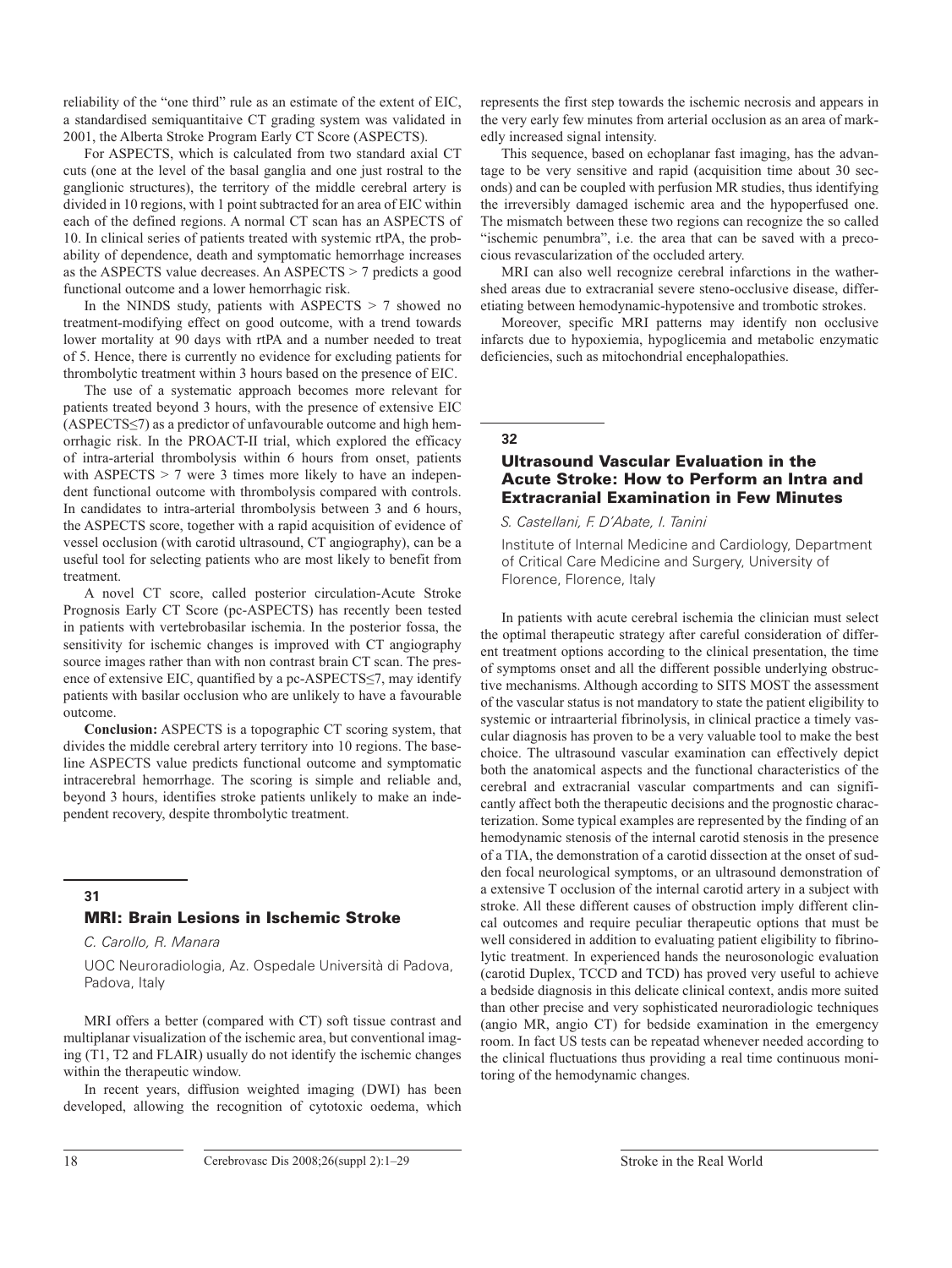The questions to be answered in evaluating an acute stroke patient are almost the same as during an examinaton routinely planned to rule out an atherosclerotic disease of intra/extracranial vessels, with only two main differences: should always be kept in mind: the first is that the test must be clinically oriented. For example in the presence of a left hemiparesis the first site to scan will be the right side internal carotid and middle cerebral arteries. The second main peculiar characteristic is that the examination should be performed in not more than 15–20 minutes to avoid unacceptable delays in patient access to a fibrinolytic treatment (i.e. within the 3 hours therapeutic window).

The ability of TCCD and TCD to detect a vessel viability allows the monitoring of cerebral hemodynamics during the infusion of rTPA and can instantly demonstrate the persistence of an occlusion or the reopening of the artery even long time before a clinical improvement. Therefore TCD monitoring helps to decide whether all fibrinolytic attempts should be interrupted or whether it may be necessary to shift to a more aggressive intra-arterial procedural revascularization by adjunct intra-arterial thrombolysis with low-dose rTPA infusion (the so called bridging protocol).

The carotid Duplex combined with TCD allows to establish whether the extracranial obstruction extends to the origin of the middle cerebral artery and/or anterior artery or if the intracranial perfusion is preserved by intracranial activation of collateral compensatory pathways. The diagnosis of extracranial stenosis relies on both direct morphological visualization of the lumen reduction (2D echo in association with colordoppler and power-imaging) while the grading of the stenosis can be accurately determined by doppler velocity criteria. The focal acceleration (peak systolic velocity) should be measured after 60° angle correction at the level of maximum vessel lumen reduction where the velocity jet can be observed. The velocity in the internal carotid artery should than be compared to that found in a nonstenotic segment of the common carotid artery. The cut-off point for a significant stenosis of the internal carotid artery is the finding of a gretear than 230 cm/sec peak systolic velocity and a greater than 3.5 ICA/CCA peak velocity ratio. These criteria have been validated by parallel angiographic examinations and they have been published on Radiology in 2004. The proximal total occlusion of one of the major neck vessels can be directly diagnosed when the flow velocity signal is totally absent at color/power angio and conventional Doppler examination. The same criteria apply to total main stem MCA1 or ACA1 occlusions. When the blockage of the arterial lumen involves the more distal intracranial branches, the occlusion may not be directly visualized, but its presence can be indirectly inferred in the presence of an ipsilateral velocity reduction in one proxymal segment (>21% Zanette asymmetry index). Focal accelerations can also be found in intracranial arteries; they are consistent with lumen reductions whose severity can be accurately graded according to velocity indices as well. In conclusion an accurate neurosonologic characterization is fiseable in the patient with acute stroke and it is a tool of great utility both for the therapeutic decisions and for the near and long term follow up of the patients.

## **33** TCD and Cerebral Hemodynamics

#### *G. Meneghetti*

Department of Neurology University of Padova, Italy

Transcranial Doppler Sonography (TCD) is able to explore and monitor the cerebral hemodynamics regarding the study of movements of blood and of the forces concerned in brain circulation. The evaluation of flow velocities (FV) as an index for cerebral blood flow (CBF) is based on the assumption that arterial diameter and several other hemodynamic parameters are stable during the period of measurement. The normal condition for blood flow throughout most of the circulatory system occurs in long, straight blood vessels, under steady flow conditions. It is characterized by concentric layers of blood moving in parallel down the length of the vessel.

The highest velocity (V max) is found in the centre of the vessel while the lowest velocity  $(V = 0)$  is found along the vessel wall. This gives rise to a parabolic flow profile**.** The disruption of laminar flow in the vessels leads to turbulence and increased energy loss. It occurs when flow velocities exceed a certain threshold value called Reynolds number (Re) which is defined by the following equation:

$$
Re = 2rv\rho/\eta
$$

where  $r =$  vessel radius

 $v =$  flow velocity

 $\rho =$  blood density

 $\eta$  = blood viscosity

Therefore turbulent flow depends on flow velocity, on blood viscosity and is consequent to a sudden change of the vessel lumen that can occur in the zones distal to stenotic arterial vessels, in arteries with tortuous course and at vessel branch points. The physical laws that determine steady laminar flow are also helpful in understanding in vivo cerebral hemodynamics, even though blood vessels are not rigid tubes and blood is not a perfect fluid but a 2-phase system of liquid and cells.

The application of Ohm's law to cerebrovascular hemodynamics is reflected by the formula:

 $CBF = CPP/CVR$ 

where  $CBF =$  cerebral blood flow

 $CPP = \text{cerebral perfusion pressure}$ 

CVR = cerebrovascular resistance

This means that any change in CPP must be matched by a proportional change in CVR, and vice versa, in order for CBF to remain constant: this mechanism is called "Cerebral Autoregulation".

In cerebrovascular circulation most of the resistance is provided by the arterioles and their precapillary sphincters, while the basal cerebral arteries that form the circle of Willis play only a minor role. This implies that the vessels evaluated by TCD have a relatively constant diameter and that the role of the arterioles in regulating CVR and therefore CBF is fundamental.

Consequently the velocities measured by TCD directly reflect the hemodynamic changes occurring in the vessel segment being studied. The diameter of the basal cerebral vessels are only insignificantly responsive to pCO2 while the resistance vessels are very sensitive to changes in arterial pCO2. Therefore the flow velocity can be assumed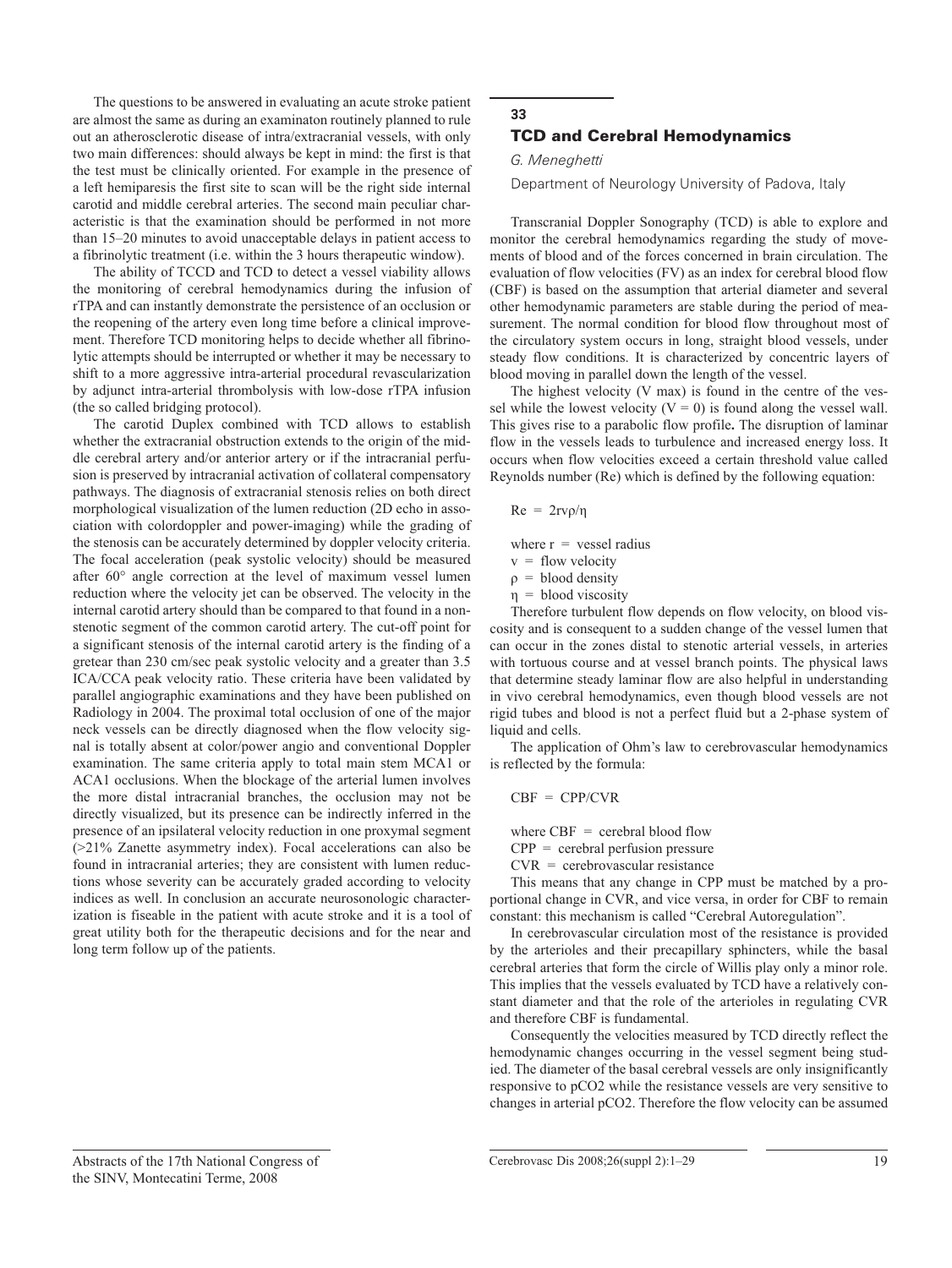to be proportional to CBF during CO2 testing. Variations in PaCO2 are significant vascular modulator of CBF and the flow velocity relationship with PaCO2 is linear, with an approximately 4% change for every unit change in PaCO2. In conclusion TCD is a useful tool in exploring the cerebral autoregulatory mechanisms consequent to activation of collaterals (intracranial macrocirculation) and is also able to show the functional vascular reactivity of cerebral resistance arteries (intracranial microcirculation). Therefore TCD can be considered a qualified and reliable non invasive approach able to detect the variations of cerebral hemodynamics in a large variety of clinical and research settings.

#### **34**

## TCD for Guiding Therapeutic Decision

*C.A. Molina*

Unitat Neurovascular, Hospital Vall d´Hebron, Barcelona, Spain

In the last few years, a tremendous progress and widespread implementation of noninvasive neurovascular techniques including transcranial Doppler (TCD), computed tomography angiography (CTA), and magnetic resonance angiography (MRA) have been achieved. These imaging modalities are being increasingly performed in the acute stroke setting without substantial delay in a large number of centers worldwide. Far beyond the simple demonstration of an intractranial artery occlusion responsible of patient´s neurological deficit, detection of arterial occlusion provides valuable prognostic information and may predict response to different reperfusion strategies. Several studies have demonstrated that the absence of an intracranial artery occlusion represents an independent predictor of early clinical recover and good long-term outcome. Conversely, persistent arterial occlusion predicts clinical fluctuations and early neurological worsening. The location of arterial occlusion may represent a marker of clot burden and response to thrombolysis. So, the more proximal the occlusion the larger the clot. In a multicenter study including 253 acute strokes due to MCA occlusion, the probability of complete recanalization at 2 hours of tPA bolus varied depending on the location of MCA clot. Complete recanalization was achieved in 45% of patients with M2-M3, 29% of those with M1 and only 11% of patients with terminal ICA occlusion achieved a complete recanalization. Therefore, a rapid detection of clot location may be useful for selecting patients for more aggressive reperfusion strategies. On the other hand, in patients with basilar artery occlusion, the site of arterial obstruction may indicate the patho-physiologic underlying mechanism. While distal basilar artery occlusion suggests an embolic source, proximal occlusion basilar is in most cases the result of a complicated atherothrombotic plaque.

Transcranial Doppler ultrasound is a non invasive technique that uses ultrasound to obtain information of the flow velocity in the intracranial arteries of the circle of Willis and vertebrobasilar system as a surrogate of the regional cerebral blood flow. In acute ischemic stroke, and particularly in the setting of stroke thrombolysis TCD provides rapid, reliable and real-time information on the presence and location of arterial occlusion and on recanalization at different times after stroke. Even continuous monitoring of the recanalization process can be done with TCD. The patterns of intracranial artery

occlusion on TCD have been validated against conventional angiography showing sensitivity and specificity values higher than 90%. The Thrombolysis in Brain Ischemia (TIBI) grading system has been developed to be applied rapidly in the acute stroke setting. These TCD grading system clearly reflects the dynamic nature of recanalization process during stroke thrombolysis and are based on the relative relationship between the insonation depth where the sample volume is placed and the clot location, so the closer the ultrasound bean to the thrombus the lower the TIBI score. Under good insonation conditions, an experienced operator can accurately identify the location of the offending clot in few minutes (typically 2–4 minutes), and in patients with suboptimal windows it takes <15 minutes. Ultrasound testing can be performed at bedside simultaneously with neurological examination, vital signs monitoring, and drawing blood, causing no delay in tPA administration.

In the last five years, several TCD studies have improved our knowledge and understanding of the dynamic nature of the recanalization process during stroke thrombolysis. TCD provides a unique opportunity to assess several aspects of clot dissolution by means of continuous monitoring of recanalization during and after tPA administration. This approach allows us to evaluate at the patients bedside and in real time the beginning, timing, speed and degree of artery reopening as well as to document re-occlusion after successful recanalization. Moreover, the simultaneous clinical assessment during TCD monitoring permits to correlate the hemodynamic changes with the clinical course and outcome.

Several angiographic and TCD studies have shown that spontaneous recanalization is a frequent, but unfortunately, delayed phenomenon after acute ischemic stroke. While spontaneous recanalization occurs in only 13% of patients <6 hours of cardioembolic stroke, up 66% of patients who receive tPA recanalized in the same time frame. tPA administration increases in 3- and 8-fold the rate of partial and complete recanalization, respectively. The time-to-artery reopening has been shown to be inversely correlated with clinical recovery and a time window of complete recanalization of <300 minutes from symptoms onset has been identify in human stroke to achieve full clinical recovery.

Recanalization is a continuous process that usually begins early after tPA administration. In most cases, recanalization occurs during the hour following tPA bolus, clot lysis starts at a mean time of 17 minutes and ends at 42 minutes after tPA bolus. However, the time until complete clot dissolution and restoration of blood flow may vary widely, depending on location of occlusion, clot composition, area of clot surface exposed to blood flow, and pressure-driven permeation of tPA into the clot structures. Alexandrov et al described the patterns of the speed of clot dissolution during continuous TCD monitoring. Based on the time required to achieve the maximum completeness of recanalization, the speed of clot lysis is categorized in: Sudden (recanalization is defined as an abrupt normalization of flow velocities lasting seconds shortly after tPA administration), stepwise recanalization (progressive improvement in flow velocities lasting less than 30 minutes) and slow (progressive improvement in flow velocities lasting more than 30 minutes). Sudden recanalization reflects rapid and complete restoration of flow; stepwise and slow recanalization indicate proximal clot fragmentation, downstream embolization, and continued clot migration. Unlike in acute myocardial infarction, the underlying pathophysiological mechanism of vascular arterial occlusion in acute stroke is heterogeneous. Composition of cerebral embolic material may vary, depending on specific endothelial and flow conditions of the embolic source. Old, platelet-rich,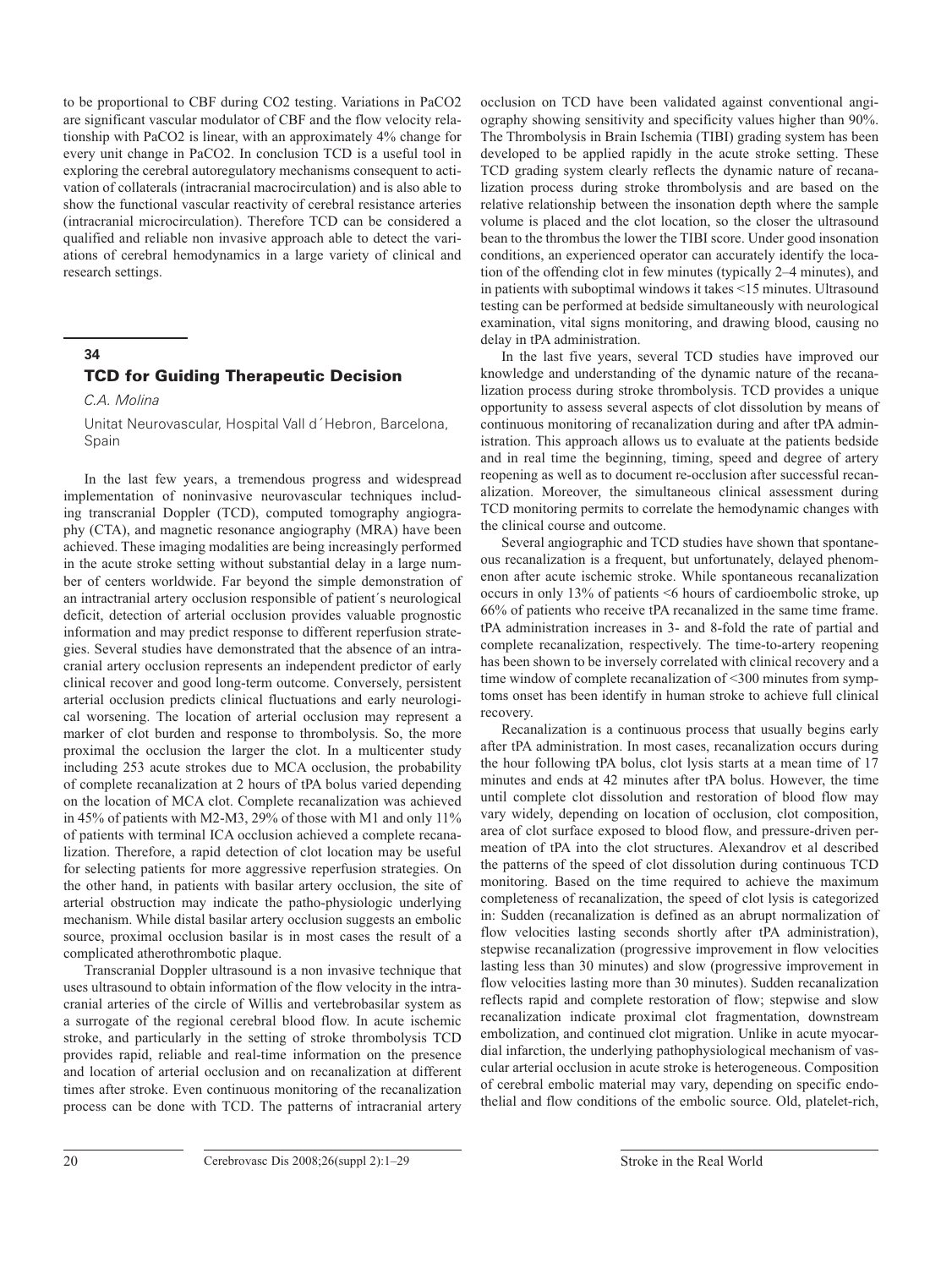and well-organized thrombi formed under flow conditions have been shown to be more resistant to thrombolysis than fresh, fibrin- and red cell–rich clots formed under conditions of stasis. Moreover, clot structure may differ depending on whether the embolic source is a thrombus engrafted in a proximal atherosclerotic lesion or a clot formed in cardiac cavities. In this context, stroke subtypes may represent a surrogate of the composition of offending clot. Our group demonstrated that in patients with proximal MCA occlusion treated with intravenous tPA, early recanalization is more frequent, faster, and more complete in patients with CE stroke. A cardiac source of emboli was identified in most patients who experienced sudden clot breakup during tPA administration. Sudden recanalization was associated with a higher degree of neurological improvement and better long-term outcome than stepwise and slow recanalization. On the other hand, the presence of a concomitant ipsilateral severe carotid artery disease was associated with low MCA recanalization rate and poor clinical outcome. Cardioembolic stroke probably represents the stroke subtype with more uniform fibrin-rich clots. Given the high binding affinity of tPA for fibrin, in fibrin-rich clots, tPA penetrates and distributes homogeneously, leading to an entire and rapid clot dissolution (sudden recanalization). In contrast, in well-organized and platelet-rich clots, penetration and distribution of tPA are limited, which may result in non-uniform clot softening and degradation from the outside of the clot. As a result, the clot shrinks and moves distally, lodging in smaller arteries (stepwise or slow recanalization), which would prolong ischemia. This may explain the fact that the stepwise and slow patterns of recanalization were associated with a lower degree of neurological improvement and worse long-term outcome than sudden recanalization shortly after tPA administration. The heterogeneity of clot composition is well illustrated in some patients with a documented MCA occlusion at arrival to the emergency room who experience a partial spontaneous recanalization before tPA bolus, but after treatment they remain with a persistent distal occlusion. This phenomenon may indicate that external fibrin-rich layer of the thrombus would be smooth enough to respond to endogenous fibrinolysis while the hard well-organized clot core would remain intact even in the presence of exogenous tPA (peach-like clot).

#### **35**

## Usefulness of the Ultrasound Contrast Media in Great Vessels and Microvasculature Examination of Brain

*G. Malferrari\*, M. Zedde\*, A. Nucera\*, A. Dallari\*, E. Lotti\*, N. Marcello\**

\*Neurological Division and Stroke Unit, Arcispedale Santa Maria Nuova, Reggio Emilia, Italy; °Radiology Department, Arcispedale Santa Maria Nuova, Reggio Emilia, Italy

Ultrasound contrast media are microbubble –base moisture of different composition. First generation contrast agents are air filled bubble with a stabilized shell, but their size, durability and pressure resistance are not so favorable for the prolonged examination of cerebral vessels as echoamplificators for large vessels of the base of skull. Second generation contrast agents are gas filled microbubbles covered by lipidic and saccaridic shell, that guarantees a longer persistence in the bloodstream and a stronger resistance to pressure. Therefore second generation contrast agents for ultrasound examination can offer some facilities in respect to first generation ones, both in large vessel examination and in microvasculature examination. Then they can provide some advantages like as the harmonic generation and the non linear behavior of this feature can improve the visualization of small vessels and perfusional status in several situations, e.g. acute stroke, intracranial stenosis, vasculitides, moya-moya disease, brain tumors, brain hemorrhages, etc.

This approach has enlarged the spectrum of application of contrast media for ultrasound from its origin, i.e. the overcoming of insufficient temporal bone window.

#### **36**

## Differences and/or Analogies Between Coronary and Cerebrovascular Risk Factors

## *E. Melillo*

U.O. Angiologia Universitaria, Dipartimento Cardio Toracico, Azienda Ospedaliero Universitaria Pisana, Pisa, Italy

Atherosclerosis is a systemic, chronic inflammatory process that mainly involves medium-sized arteries and affects the arteries of different vascular beds simultaneously, but with differing degrees of progression. Atherosclerosis tends to develop in the coronary arteries that supply blood to the heart, to the brain (the carotid, vertebral, and cerebral arteries) and the lower extremities (the iliac, femoral, popliteal and infra-popliteal arteries). Clinically, it can become apparent as ischemic heart disease, cerebrovascular disease, or peripheral arterial disease. The presence of atherosclerosis in a particular vascular bed is frequently associated with disease in other vascular territories. The risk factors are the same for all affected vascular beds, regardless of location, and there is compelling evidence that established causal risk factors such as smoking, hypertension, diabetes mellitus, hyper-lipidemia play an important role in the development of vascular disease. Although the exact mechanisms have yet to be clearly explained, causal risk factors promote the development of arteriosclerosis, predispose to coronary artery disease, act independently of one another and their effects are additive. There is also accumulating evidence supporting the role of emerging risk factors such as hyper-homocysteinemia, protrombotic factors (fibrinogen, PAI-1) and inflammatory markers (C-reactive protein). Emerging risk factors are associated with an increased risk of ischemic heart disease, but for which a causal relationship has not been documented, because their atherogenic potential is lower and/or because their prevalence among the population is not high enough. Although all the risk factors favor the development of atherothrombotic disease in the different vascular beds, the predictive power of the risk factors differs from one territory to another. For example, the cholesterol level has a greater predictive power for the coronary territory, smoking for the peripheral vascular territory and hypertension for the cerebrovascular territory.

About the prognostic role of established risk factors, *smoking* is a powerful risk factor for all vascular diseases. A large number of epidemiological studies have clearly demonstrated that there is a linear relationship between cigarette smoking and the increased risk of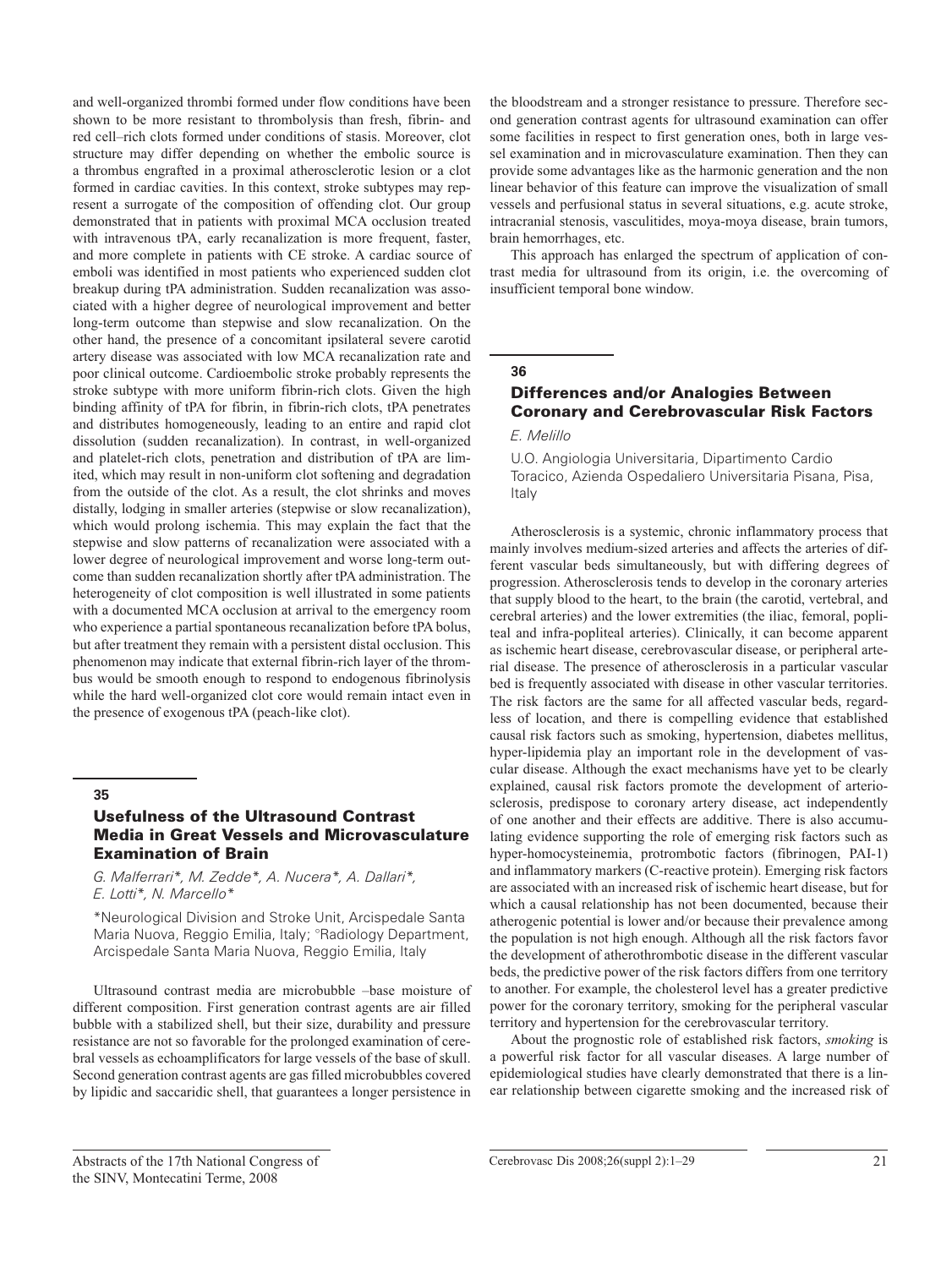ischemic heart disease, stroke, peripheral arterial disease and sudden death. Cigarette smoking impairs flow-mediated endothelium-dependent arterial vasodilatation, and, additionally, nicotine itself alters the structural and functional characteristics of vascular smooth muscle and endothelial cells. In addition, smoking favors atherothrombosis through multiple mechanisms, including endothelial damage produced by circulating carbon monoxide, increased fibrinogen and factor VII, increased platelet adhesion and aggregability, increased LDL oxidation, and decreased HDL-C concentration. Low-nicotine cigarettes increase cardiovascular risk to the same extent as the regular type. Even passive smoke exposure has a considerable effect on the flow-mediated vasodilatation and the risk of coronary heart disease in passive smokers is between 10% and 30% higher. Vice versa, the smoking cessation decreases by 50% the risk of coronary heart disease during the first year and approaches that of nonsmokers in two years. Smoking is associated with a variable magnitude of cardiovascular risk, because the risk is highest for peripheral arterial disease and abdominal aortic aneurysm and lowest for cerebrovascular disease.

*Hypertension* is one of the major risk factors, independently of age, sex, or race. Arterial blood pressures, both systolic and diastolic, are correlated with the incidence of coronary heart disease and stroke. In a recent study of Tacoy et al, after evaluation of coronary segments, it was demonstrated that hypertension is associated with distal rather than proximal atherosclerosis of coronary arteries. A high blood pressure is more than just a predictor of hemorrhagic stroke and a systematic review of 54 studies, by Cordonnier et al in 2007, showed that hypertension is a robust predictor (OR 3.9) of brain microbleeds, associated with both first-ever and recurrent ischemic and hemorrhagic stroke. Little is known about the role of hypertension in the atherothrombotic process: it has been postulated that the excessively high pressure would damage the endothelium and increase its permeability. In addition, hypertension could stimulate the proliferation of smooth muscle cells or induce the rupture of the plaque. A number of clinical trials have demonstrated that a decrease in arterial blood pressure is associated with significant reductions in the rate of stroke and, to a lesser extent, in that of coronary events, circumstances that produce an overall decrease in cardiovascular mortality. Thus, reductions in diastolic arterial pressure of 5 mmHg reduce the five-year incidence of stroke by 34%, that of ischemic heart disease by 19% and that of cardiovascular mortality by 23%.

The association between *hypercholesterolemia* and the incidence of ischemic heart disease and/or peripheral arterial disease has been demonstrated in epidemiological studies. The relationship between cholesterol and ischemic heart disease is continuous, gradual and highly intense. The risk attributed to hypercholesterolemia is due to low-density lipoprotein cholesterol (LDL-C). A number of intervention studies have demonstrated that the lowering of LDL-C by means of hypolipidemic agents (eg, with statins) is accompanied by significant reductions in cardiovascular morbidity and mortality, both in primary and secondary care. Statin use in patients with peripheral arterial disease is also associated with an improvement in renal function and carotid intima-media thickness. An independent, inverse correlation between high-density lipoprotein cholesterol (HDL-C) and the risk of ischemic heart disease has been observed in several epidemiological studies. The protection provided by HDL-C is independent of the LDL-C concentration. The National Cholesterol Education Program (NCEP) considers a HDL-C level below 40 mg/dL to be a risk factor, whereas concentrations over 60 mg/dL are reported to be a negative risk factor. An increased risk of ischemic heart disease of 3%

to 4%, in the six-year, is associated with a decrease in HDL-C of 1%. The HDL-C concentration correlates negatively with smoking, body weight and triglyceride concentration, and positively with fat and alcohol intake and physical exercise. There is no clear correlation between the concentrations of cholesterol and the incidence of stroke, although treatment with statins reduces the risk of stroke in patients with ischemic heart disease or with a history of previous stroke. Opposing results have also been published: in the Stroke Prevention by Aggressive Reduction in Cholesterol Levels (SPARCL) study, aggressive LDL-C lowering treatment with atorvastatin 80 mg/d in patients with a recent (1–6 months) stroke or transient ischemic attack was associated with an increase in the risk of hemorrhagic stroke (compared with placebo), but also with an overall significant decrease in risk of stroke and cardiac-related events.

*Diabetes mellitus* is associated with an elevated risk for ischemic heart disease and/or peripheral arterial disease and/or cerebrovascular disease, regardless of whether or not the individual is insulin-dependent. Cardiovascular disease is the leading cause of death among diabetics. There is a direct relationship between the duration of diabetes in years and risk of ischemic heart disease. Type 2 diabetics present elevated cardiovascular risk which, on occasion, is similar to that of nondiabetic subjects who have experienced a coronary event. For this reason, the major guidelines consider diabetics to be subjects at high cardiovascular risk who should receive the same treatment as patients who have a history of a previous cardiovascular event. Diabetes mellitus favors atherothrombosis through a number of mechanisms: an unfavorable lipid profile (high triglyceride levels, low HDL-C levels, small dense LDL particles), presence of modified LDL, hyperinsulinism, hypercoagulability and increased inflammatory markers. However, surprisingly there is evidence of a negative association between diabetes mellitus and the development of abdominal aortic aneurysm. In a recent pilot animal study of Alnaeb et al, in 2007, were demonstrated differences in the regional distribution of eNOS activity, as well as ET-1 and 5HT receptors between the aorta, renal and femoral arteries obtained from control and diabetic rabbits: these regional receptors differences may explain why diabetes mellitus is linked with a predilection for atherosclerosis in distal arteries and not in the aorta of patients.

In conclusion, current data suggest that established risk factors are associated with specific vascular diseases with a variable magnitude. These risk factors may also influence each other. Smoking is associated with high LDL-C, triglyceride and serum cholesterol levels, as well as low HDL-C concentrations. Smoking acts synergically with other risk factors such as hypertension, hyper-lipidemia and diabetes mellitus, to increase vascular morbidity and mortality. In addition, smoking adversely influences several emerging risk factors (eg, fibrinogen and C-reactive protein). Family history may have an effect on the development of a specific vascular disease: the negative association between diabetes mellitus and abdominal aneurysm may support that a certain genetic background may be prone to the development of a specific vascular disease. Future studies may clarify the association between vascular risk factors and development of certain arteriopathies and may influence both prevention and treatment strategies.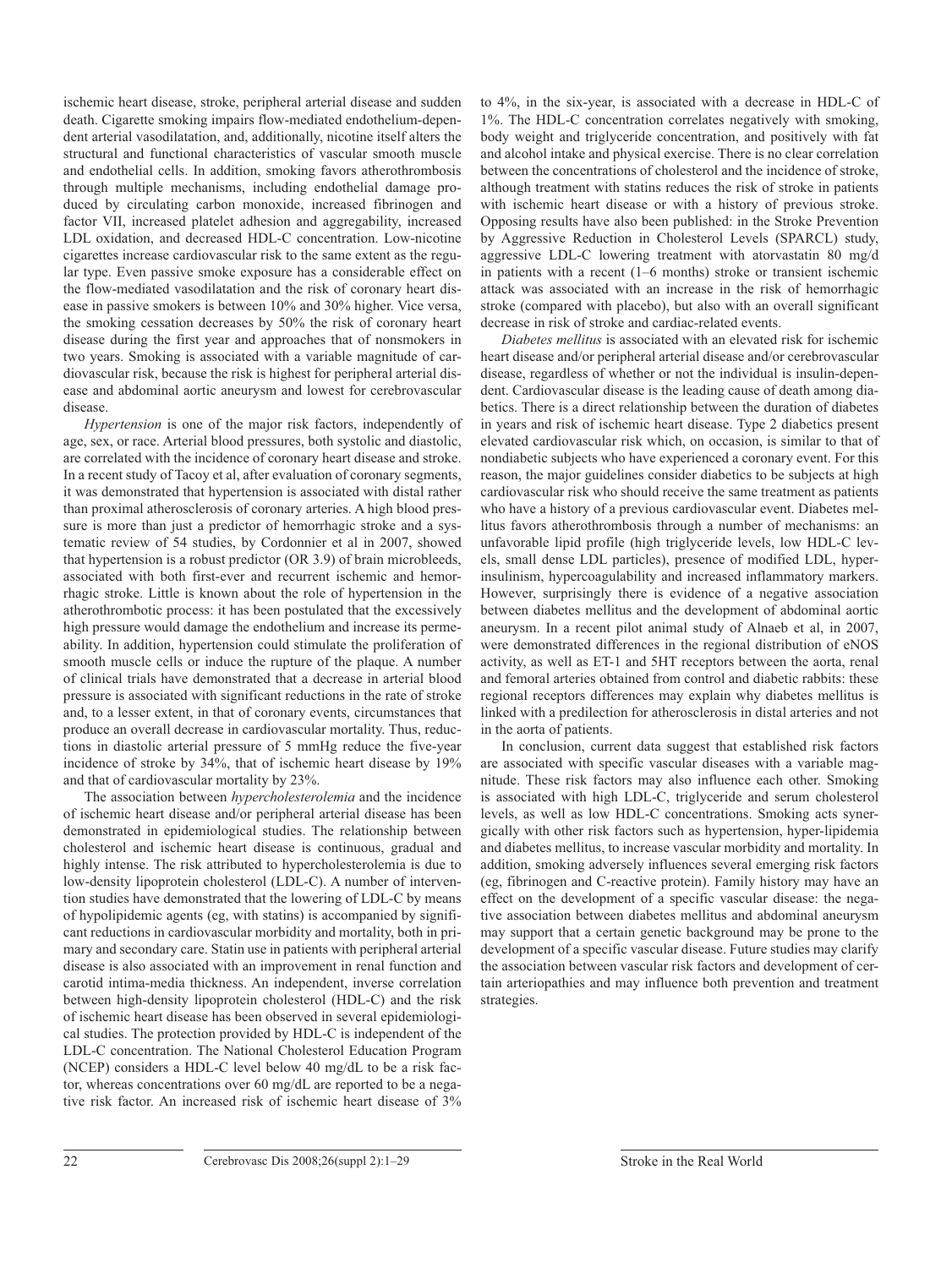## Effects of Aging and Hypertension on Cerebrovascular Reactivity, Endothelial Function and Cognitive Performance (Fair Culture Test)

*S. Castellani\*; F. D'Abate\*, E. Di Nunzio\*, I. Tanini\*, L. Pantoni\*\*, A. Poggesi\*\* D.Inzitari\*\*, Gian F. Gensini\**

Institute of Internal Medicine and Cardiology, Department of Critical Care Medicine and Surgery, University of Florence\*, Department of Neurology. University of Florence\*\*, Florence, Italy

Elevated arterial blood pressure is strongly related with stroke, dementia, and silent cerebrovascular disease. Arterial hypertension, especially in the elderly, can lead to a shift to the left of the lower threshold of cerebral pressure autoregulation curve and it can reduce the CO2 dependent cerebral vasodilatation. On the other hand blood pressure normalization leads to a significant reduction in both ischemic and hemorrhagic strokes and in the prevalence of cognitive deterioration often found in hypertensives. Despite these well known associations, the intimate pathophysiological mechanism underlying the neuronal damage in elderly hypertensives is not fully understood. To investigate the hypothesis that hypertension can alter the autoregulation threshold not only at the lower end but also at its upper limit, and to evaluate the relation between cerebral vasomotion, endothelial function and acute cognitive performance we have evaluated the cerebrovascular reaction to different adrenergic stimulations (i.e. pressor - handgrip, cognitive-fair culture test; ventilatory – 1 minute breath holding) in 5 groups (10 subjects/group): 2 groups of young and elderly healthy subjects; 2 groups of age matched (respectively young and elderly) systo-diastolic hypertensives, one group of elderly patients with isolated systolic hypertension. In all subjects, blood pressure increased significantly during handgrip and in the elderly hypertensive subjects, the pressure increase persisted during the recovery period. The pressure elevation caused a significant increase in mean flow velocity in the middle cerebral arteries (MCA) in the elderly and in young hypertensives  $(p<0.05)$ , a slight though not significant MCA velocity reduction in young normotensives (consistent with an autoregulatory vasconstriction), a slight though not significant increase in MCA velocity in elderly normotensives. Cognitive stimulation significantly increased mean MCA blood flow velocity  $(p<0.001)$  and blood pressure  $(p<0.001)$  in all subjects. The velocity increase and the cognitive performance (FCT scoring) was significantly higher in the young than in the elderly  $(p<0.001)$ ; the absolute velocity increase and FCT scoring were greater in young normotensives than in hypertensives. Cerebral vasodilatation and cognitive performance was similar in both elderly groups. Mean MCA flow velocity rose less during FCT in young hypertensives than in age matched normotensives, and the FCT scoring was lower thus suggesting a possible link between the sluggish cerebral hemodynamic response and the relative reduction in acute neuronal cognitive function. In elderly hypertensives, on the contrary, there was no evidence of a close neuronal-flow velocity coupling since the vasomotor reaction to the cognitive stimulation was maintained but the cognitive performance (FCT scoring) was low. In all elderly hypertensives, the blood pressure elevation and the mean flow velocity increase persisted well into the recovery period, consistent with a defect of systemic

blood pressure and cerebral pressure autoregulation. This defect of feed-back mechanisms can contribute to magnify the pressure burden on cerebral hemodynamics and explain the greater predisposition of the elderly hypertensives to cerebral damage, such as vascular cognitive impairment or stroke. Breath holding increased mean MCA flow velocity by the same extent in all subjects thus indicating that oxygen dependent cerebral vasomotion is not affected by age or hypertension. Endothelial function was studied in all subjects by ultrasound evaluation of the changes in brachial artery internal dimensions after forearm transient ischemia (Flow Mediated Dilatation-FMD). FMD was significantly higher in young normotensives than in the other groups. In addition elderly ISH patients showed a reduced FMD consistent with an impaired endothelial function compared with elderly normotensives (p 0.04). Nonetheless all elderly subjects showed similar FCT scoring. In conclusion the ability of cerebral and systemic arteries to vasodilate in response to a cognitive or hypoxic stimulation are not related with acute cognitive performance. This results confirm the lack of correlation between maximum vasodilatation and cognition in elderly. Compared to the other groups significant differences were found in the elderly after adrenergic HG stimulation suggesting a reduced adaptability of cerebral perfusion to blood pressure oscillations. These findings suggest that an altered cerebrovascular blood pressure autoregulation may be the mechanism underlying the greater prevalence of neural damage such as stroke and/or of vascular dementia in aging subjects, especially in those affected by hypertension.

#### **38**

## Stroke in Patients with Coronary Artery Disease: Natural History and In-Hospital Events (Iatrogenic Morbidity in the Interventional and Cardio-Surgical Era)

#### *S. Valente*

Intensive Cardiac Care Unit, Azienda Ospedaliero-Universitaria Careggi, Florence, Italy

Stroke in the course of percutaneous coronary interventions (PCI) is fortunately a rare complication (0.27–0.5%), but nevertheless a devastating event for patients and caregivers. The incidence of stroke is greater in patients undergoing surgical coronary artery bypass graft (CABG). Stroke is considered to represent a periprocedural complication when occurring <24 hours following PCI, and is most commonly ischemic in etiology (cerebral hemorrage being considerably less common). Its low incidence hinders the identification of predictive factors. Nevertheless, based on the available evidence, periprocedural stroke is more common is the elderly, in women, in patients with diabetes, chronic renal failure, diffuse atherosclerotic disease, and in those with other periprocedural complilcations (coronary perforation, no reflow), intra-aortic balloon pump, or requiring high doses of contrast medium. In patients with periprocedural stroke, in-hospital mortality is high as 27% at six months, as shown by the OASIS study. In this, as in prior studies, most cerebrovascular episodes occur in patients undergoing CABG, compared to PCI.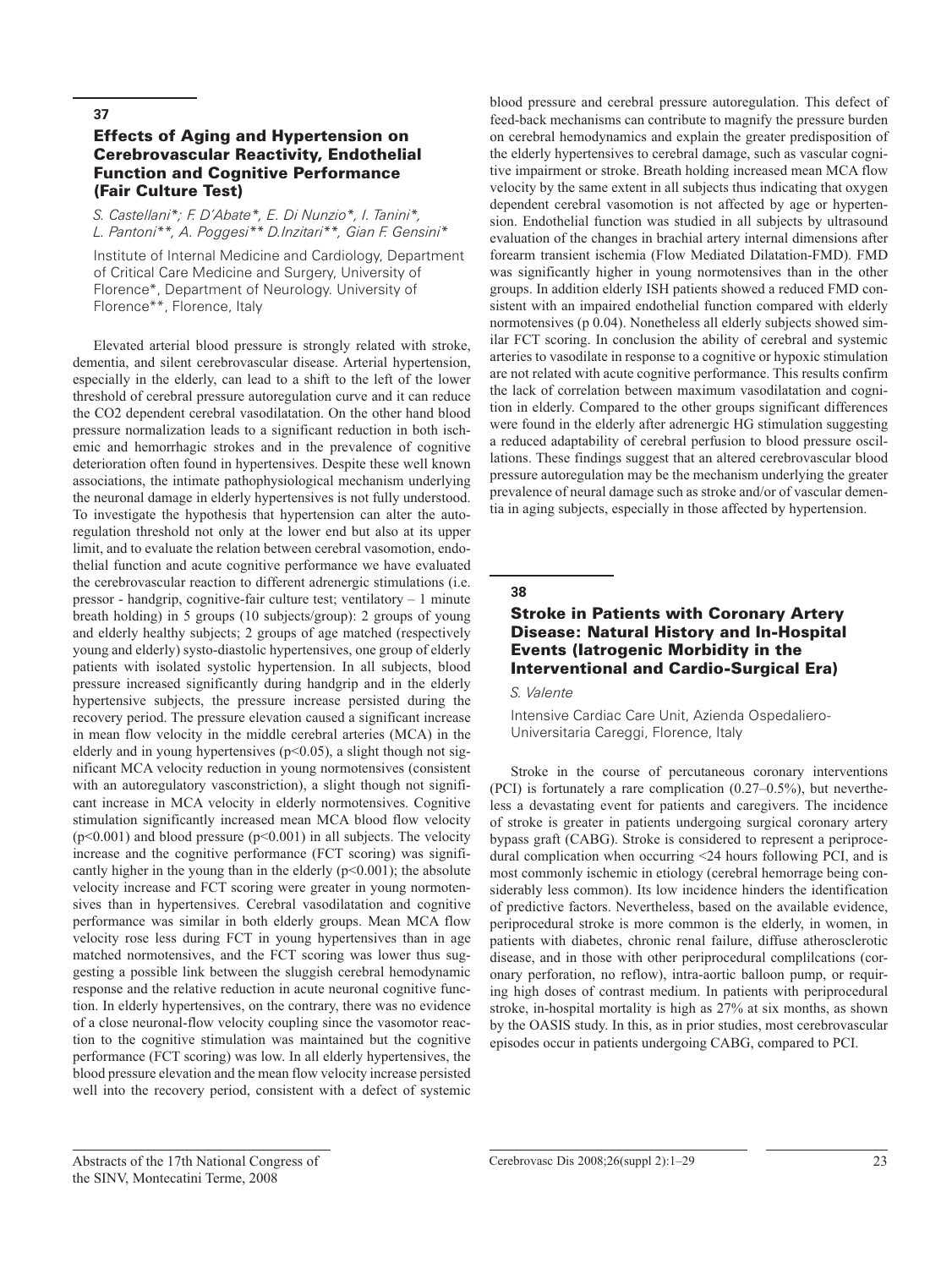#### State of the Art in Carotid Surgery

*C. Pratesi, W. Dorigo, A. Settembrini, I. Spina, E. Giacomelli, A. Alessi Innocenti*

Department of Vascular Surgery, University of Florence, Florence, Italy

The aim of current surgical approach (CEA and PTA and stenting) to cerebrovascular disease is essentially prophylactic against vascular ischemic stroke.

The high number of studies in literature and the analysis of international trials about the guidelines on carotid endoarterectomy make it right of the huge spread of such intervention: currently in vascular surgery it is the more widely performed intervention in the world. Recently the conceptual settings and methods of these trials were challenged, especially about the treatment of asymptomatic patients. It is argued that in these patients, the majority of stroke occurs on a cardioembolic basis or lacunar stroke. Therefore it is essential to identify patients with carotid plaque "at risk", or those patients who have a high risk of stroke when treated in a conservative way.

If anatomic-pathological features of carotid lesions are known, still lacks the ability to identify in vivo and in a non-invasive way these lesions.

Some contributions in literature and two recent European multicenter studies have identified the echocolordoppler as the tool that could identify the carotid plaque "at risk" on the basis of the assessment not only quantitative but primarily of the quality of the morphology of the lesion.

In literature have been proposed many types of classification of plaque that have generated some confusion. A recent consensus, however, suggested that the evaluation of echogenicity should be indicated by the brightness of the plaque, dividing the lesions in hypoechogenic, isoechogenic and hyperechogenic, identifying the structures of reference: echogenicity of blood for hypoechogenic plaques, echogenicity of sternocleidomastoid muscle for isoechogenic plaques and echogenicity of bones of the cervical vertebrae for hyperechogenic plaques.

A further developement was obtained through the "normalization" of the B-mode imaging that allows an objective and quantitative study by reference to minimum gray scale blood and advential sheet. In this way the characterization is not expressed by an adjective but a number (GSM - Median Gray Scale), eliminating the variability caused by subjective interpretations and numerous classifications.

The relation between ultrasound morphological study of carotid plaque and immediate and late results of the procedure, surgical or endovascular, could allow to detect lesions that are expected of either treatment.

About this, the recent study ICAROS has shown that the periprocedural risk undergoing carotid stenting increases significantly with the decrease of the echogenicity of the lesion. So the ideal lesions to be treated with endovascular procedure are those iso-hyperechogenic, that is full of fibrous tissue and calcifications and those with low lipidic and heamatic structure.

Therefore it is clear that the possibility to characterize with noninvasive approach these components can potentially allow not only to identify the lesion at risk but also to choose which type of procedure is most appropriate in order to minimize the risk of intra and postprocedural thrombo-embolic events.

Previous studies published by our group have enabled us to demonstrate statistically significant correlation between hypogenic plaque and appearance of omolateral neurological symptoms; similarly hypoecogenicity of the lesion appeared related to the presence of silent brain lesions evaluated at CT scan. Moreover, in the plaque, the presence of large cholesterinic and haemorragic areas, assessed in an histological examination, were correlated with the appearance of ultrasonographic hypoecogenicity of the lesion.

In the last years we have also evaluated the preliminary results obtained with a new technique of ultrasonology called RULES (Local Radiofrequency Ultrasonic Estimator), based on elaboration of ultrasonographic signals at different radiofrequencies, which allows to have spectral parameters related to space and mechanical properties of the tissue examined and developed in a Laboratory of the Faculty of Engineering of University of Florence, lead by Prof.Leonardo Masotti, obtaining a good correlation between the histological data and those reported with ultrasonographic technique of radiofrequency in vitro.

In particular, was shown a correlation in 100% of the cases in identification of lipidic and calcific areas in the carotid plaque.

## **40**

## Statins and Plaque Passivation

*R. Abbate*

Department of Medical and Surgical Critical Care, Unit of Atherothrombotic Diseases, University of Florence, Azienda Ospedaliero-Universitaria Careggi, Florence, Italy

The concept of plaque stabilization was proposed in the 1990s in an attempt to explain the discrepancy between a small amount of angiographically demonstrated plaque regression, and the large reduction in clinical events in trials of lipid-lowering drugs. "Plaque passivation" is a therapeutic concept by which either the structure or the content of the vulnerable and active atherosclerotic plaque is modified to reduce the risk of subsequent rupture and thrombosis.

The process of plaque destabilization begins with endothelial dysfunction against a background of inflammation. Postmortem pathologic studies have revealed that the vulnerable plaque has three hallmark histologic features: (i) a large lipid core occupying more than 40% of the plaque volume; (ii) an abundance of inflammatory cells; and (iii) a thin fibrous cap that lacks proper collagen and smooth muscle cell support. In an unstable plaque, almost every cell type is activated. These cells are mostly monocytes–macrophages, but can also be activated T cells and mast cells. These inflammatory cells secrete certain enzymes (proteases) that degrade collagen. In addition, apoptosis of smooth muscle cells, which are the chief source of collagen, further weakens the plaque. The lipid core is composed of free cholesterol, cholesterol esters, and crystals. In addition, it contains oxidized lipids, and is impregnated with tissue factor derived from macrophages, making it highly thrombogenic. The family of enzymes—matrix metalloproteinases (MMPs)—expressed by macrophages erodes the thin fibrous cap resulting in exposure of thrombogenic subendothelial material to the circulating blood. The acute clinical event is precipitated by the formation of an intimal, plateletrich thrombus followed in some cases by a fibrin–red cell intraluminal thrombus.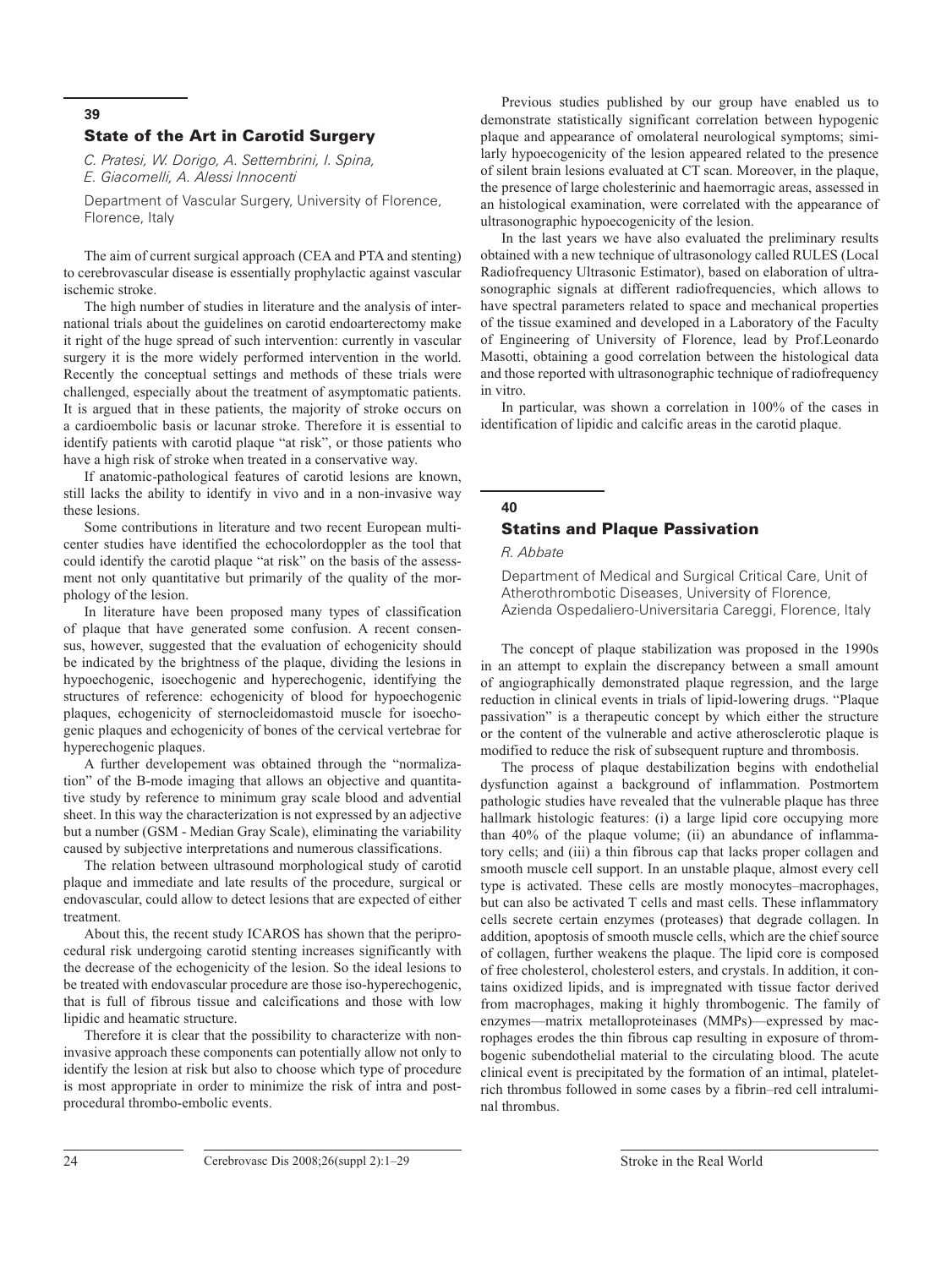The biology of plaque instability and rupture suggests that therapeutic strategies must revolve around three potential target sites: (i) platelets and the coagulation cascade leading to dissolution of the thrombus and restoration of luminal patency; (ii) passivation of dysfunctional endothelial cells for the reduction of pro-inflammatory and procoagulant activity; and (iii) modification of plaque contents by an aggressive reduction of serum low-density lipoprotein cholesterol (LDL-c) levels and inhibition of LDL oxidation. These target sites are not mutually exclusive. Therefore, an integrated approach to plaque passivation in ACS is required to reduce future adverse clinical events.

Based on evidence from human and animal studies, it can be assumed that lipid-lowering drugs stabilize plaque by several mechanisms. Statin-mediated lowering of lipids may stabilize vulnerable plaque by changes in the lipid core itself. There is a reduction in the levels of oxidized LDL in the plaque's core accompanied by reduction in plaque macrophage content, and increase in the volume of collagen and smooth muscle cells with statins. In a small, nonrandomized study of patients undergoing carotid endarterectomy, statin therapy given for 3 months resulted in a decrease in the lipid pool and increase in fibrosis in carotid plaque. There was 75% less lipid core, 40% less oxidized LDL and MMP, and twice the amount of collagen. In experimental studies, these changes require at least a few months to occur and, therefore, may not fully explain the early benefits observed with statin therapy in patients with ACS.

Statins have "pleiotropic actions" that go beyond the lowering of LDL-c levels, and are relevant to the pathophysiology of ACS. In comparison to lipid-lowering actions, these pleiotropic effects on vascular and cardiac cells may be effective after early initiation of therapy.

#### **41**

## Carotid Artery Disease: Identification of Novel Pathophysiological Mechanisms by Gene Expression Profiling of Peripheral Blood Perturbation

*L. Rossi, I. Lapini, A. Magi, G. Pratesi, N. Maggini, A. Capalbo, N. Pucci, R. Pulli, C. Pratesi, G.F. Gensini, R. Abbate, B. Giusti*

Department of Medical and Surgical Critical Care and DENOTHE Center, University of Florence, Italy;

Vascular Surgery Unit, Department of Surgery, University of Rome "Tor Vergata", Rome, Italy;

Department of Surgical Sciences, University of Milano-Bicocca, Italy

Department of Vascular Surgery, University of Florence, Italy

Carotid artery disease (CAS) is the most frequently identified cause of ischemic stroke and is mostly due to atherosclerotic disease. Inflammation plays an important role in the pathogenesis of atherosclerosis.

Aims of this study were to investigate the systemic gene expression profile of patients affected by CAS versus control subjects, and validate and extend microarray data in two further independent populations of patients and controls.

Total RNAs were extracted from whole peripheral blood of 46 patients affected by CAS and 46 controls comparable for age and sex. We determined the expression of 14,000 genes by two colors microarray technology in  $n = 10$  pooled RNA from patients and  $n = 10$  pooled RNA from controls and validated data by real time PCR in  $n = 36$ CAS patients and  $n = 36$  controls. 82 genes showed altered expression levels between CAS patients and controls: 61 genes resulted up-regulated and 21 down-regulated. Gene ontology analysis indicated an alteration of the following biological processes: immune response, oxygen transport, cytoskeleton organization and lipidic metabolism. Some of the biological process found in CAS and the relative associated genes resulted similarly altered in patients affected by atherosclerotic lesions in an other district (abdominal aortic aneurysm patients). In particular we focused our attention in validating genes associated with the biological process peculiarly observed in CAS patients. These genes encod for the major histocompatibility complexes, expressed by the human leukocyte antigens (HLA) or are involved in the immune response (HLA-DPA1, HLA-DPB1, HLA-DQB1, HLA-DRB3, IFIT1, IGKV1D, TRBJ2-1, DBNL, HLA-B).

This study provides new insights into the regulatory mechanisms controlling the development and the progression of plaque emphasizing the central role of inflammatory and immune cells.

#### **42**

### Detrimental and Beneficial Effects of Ethanol by Stimulation of TRPV1 in Sensory Neurons

*S. Materazzi, R. Nassini, S. Benemei, S. Castellani, P. Geppetti*

Department of Preclinical and Clinical Pharmacology, University of Florence, Florence, Italy

The risk of coronary artery disease (CAD) is reduced by red wine and more in general by consumption of alcoholic beverages (Mukamal et al., *N Engl J Med*. 2003; 348: 109–18). However, the mechanism by which ethanol (EtOH) exerts protection is not fully understood. Ethanol stimulates neuropeptide-containing primary sensory neurons via the activation of transient receptor potential vanilloid 1 (TRPV1), also known as the capsaicin receptor, thus causing a burning sensation and the release of the neuropeptides, substance P (SP) and calcitonin gene related peptide (CGRP). TRPV1 belongs to a large family of ion channels and is gated by noxious heat (42–53ºC). Ethanol potentiated the response of TRPV1 to capsaicin, protons and heat and lowered the threshold for heat activation of TRPV1 from approximately 42ºC to approximately 34ºC. Thus, it is possible that ethanol-induced sensory responses that occur at normal body temperature (Trevisani et al., *Nat Neurosc*i 2002; 5: 546–51). Recently we addressed the question as to whether ethanol may cause coronary vasodilatation by activation of TRPV1 on perivascular sensory fibers and the release of the vasodilating peptide CGRP. Indeed we observed that ethanol relaxes porcine isolated coronary and human isolated gastro-epiploic arteries by TRPV1 stimulation and CGRP release. Ethanol by the same mechanism caused vasodilatation in the guinea pig coronary circulation. Ethanol-induced release of vasodilatatory CGRP may contribute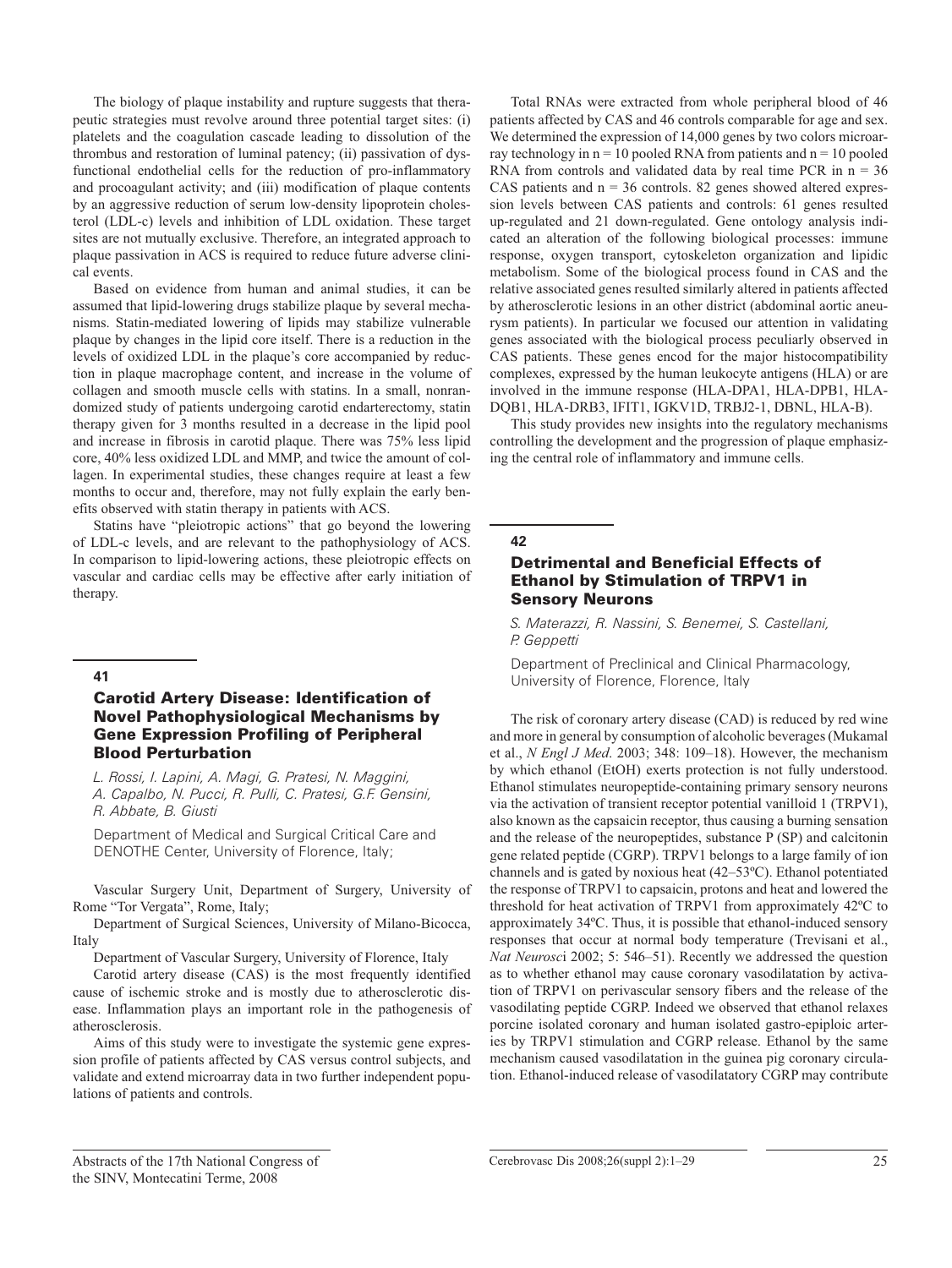to the reduced risk of CAD (Gazzieri et al., *Cardiovasc Res.* 2006; 70: 589–99).

In addition to protective actions ethanol also contribute to various diseases. In susceptible individuals ethanol is known to trigger attacks of asthma. We reported that ethanol contracts isolated guinea pig bronchi, via activation of TRPV1 on terminals of airway sensory neurons and releasing the bronchomotor peptide SP. This excitatory effect of EtOH, distinct from that of Acethilcoline, results also in neurogenic inflammatory responses that may contribute to the mechanism of EtOH-induced asthma (Trevisani et al., *J Pharmacol Exp Ther.* 2004; 309: 1167–73).

Alcoholic beverages, are not only cardioprotective, but they also trigger migraine attacks and activation of trigeminal neurons plays a role in migraine. We found that ethanol evokes release of neuropeptides from nerve terminals of the rodent meninges by TRPV1 stimulation, thus provoking a vasodilatation that is abolished by the CGRP receptor antagonist, olgecepant, and is considered to be mediated by CGRP released from perivascular sensory nerve endings. Olcegepant has been reported effective in the treatment of the migraine attack. Thus, arterial vasodilatation of meningeal vessels by TRPV1 activation and CGRP release may be relevant to the mechanism by which alcohol ingestion triggers migraine attacks (Nicoletti et al., *Cephalalgia* 2008; 28: 9–17).

Finally, it is known that ethanol induces hemorrhagic gastric lesions in rodents, but the mechanism is only partly understood. A series of *in vivo* experiments in rats and mice (including neurokinin-1 receptor deleted mice) showed that via stimulation of TRPV1 in gastric nerve terminals, ethanol releases SP that activates epithelial neurokinin-1 receptors to generate damaging reactive oxygen species (ROS) and the highly reactive aldehyde 4-hydroxynonenal. We conclude that gastric lesions are caused by an initial detrimental effect of ethanol, which is damaging only if associated with TRPV1 activation, SP release from sensory nerves, stimulation of neurokinin-1 receptors on epithelial cells, and ROS generation (Gazzieri et al., *Free Radic Biol Med*. 2007; 43: 581–9). The present data indicate that the ability of ethanol to target TRPV1 may be associated to a series of detrimental effects, that range from production of a burning painful sensation to contributing to airway inflammation and migraine. However, it is possible that the neurogenic vasodilatation caused by ethanol in the coronary circulation contributes to the cardioprotective effect of moderate alcohol consumption.

## **43** Intrarterial Thrombolysis for Acute Ischemic Stroke

*L. Valvassori, E. Botto\*, A. Ciccone\**

Dept. of Neuroradiology, \*Stroke Unit, Ospedale Niguarda Ca' Granda, Milano, Italy

Thrombolysis, in its broad sense of recanalization of a vessel occluded by thrombus, is probably the most challenging and promising therapy of acute stroke so far; it has the merit of having played a key role in changing the general perception of acute stroke, which switched from the mere contemplation of a bedridden patient to the consideration of stroke as a medical emergency.

The favourable results of the *National Institute of Neurological Disorders and Stroke* (NINDS) study on recombinant tissue plasminogen activator (rt-PA), a thrombolytic agent already used for myocardial infarction and pulmonary embolism, were followed by the approval of intravenous (IV) rt-PA for ischaemic stroke within 3 hours from symptoms onset in 1996 in United States and three years later in Canada..

Albeit IV r-TPA is today the standard treatment for acute ischemic stroke, just 10–12% of the patients can be treated within 3 hours, as IV rt-PA has many contraindications, and about 50% of those treated die or remain severely disabled. Hence, there is a need for other recanalizing treatments that are more effective and have less contraindications. IA thrombolysis might provide many advantages compared to the intra-venous one, such as to titre the dosage of the thrombolytic agent, having high drug concentration locally and low in systemic circulation, facilitate clot disruption with mechanical thrombolysis, extend the therapeutic time window and increase angiographic recanalization rates. For these characteristics IA in place of IV thrombolysis for acute ischemic stroke has been proposed for patients with severe neurological deficits, vertebrobasilar stroke, occlusion of major supra-aortic and cerebral arteries, presentation beyond 3 hours from symptoms onset, acute stroke caused by cervical artery dissection, recent surgical and invasive diagnostic procedures, pregnancy and anticoagulant therapy. However no data are available on the effectiveness of IA thrombolysis compared to the IV one that is known to be quicker to initiate, cheaper and easier to use.

Intra-arterial (IA) thrombolysis in acute ischemic stroke has a different story from the intravenous (IV) one. The first report was in 1958 about a case of acute carotid thrombosis treated with IA plasmine but this approach was developed later with the diffusion of cerebral angiography and endovascular treatment. IA thrombolysis, indeed, was at first used to dissolve thrombi forming during cerebral angiography or endovascular procedures. The current procedure was introduced by Zeumer in 1982.It starts with an angiogram to identify the site of occlusion and collateral supply to the affected region. The guiding catheter is introduced percutaneously into the femoral, radial or brachial artery and advanced in the supra-aortic vessel of interest. A microcatheter is then positioned close to, or within the thrombus, allowing local thrombolytic agent delivery.

Thrombolytic agent may be aided by mechanical thrombus disruption through the manipulations of the microcatheter tip and multiple advancements of the microguide. In some cases an alternative strategy for thrombus removal is the use of mechanical recanalization techniques such as percutaneous transluminal angioplasty with balloon catheters or clot extraction using retrieval devices. Also, specialised intravascular catheters that emit ultrasound, pressurised saline solution with resorption, or photoacoustic energy are being studied. Some of these devices have been created for other purposes and readapted to perform IA thrombolysis. Their risk to benefit ratio is still uncertain. The description of patients with complete or partial early arterial recanalization during IA thrombolysis and early improvement of their neurological symptoms suggests the likely efficacy of these techniques, but no substantive data exist.

For these purposes the Synthesis Expansion Trial has been designed, to compare IV thrombolysis with rtPA with IA thrombolysis (farmacological and/or mechanical).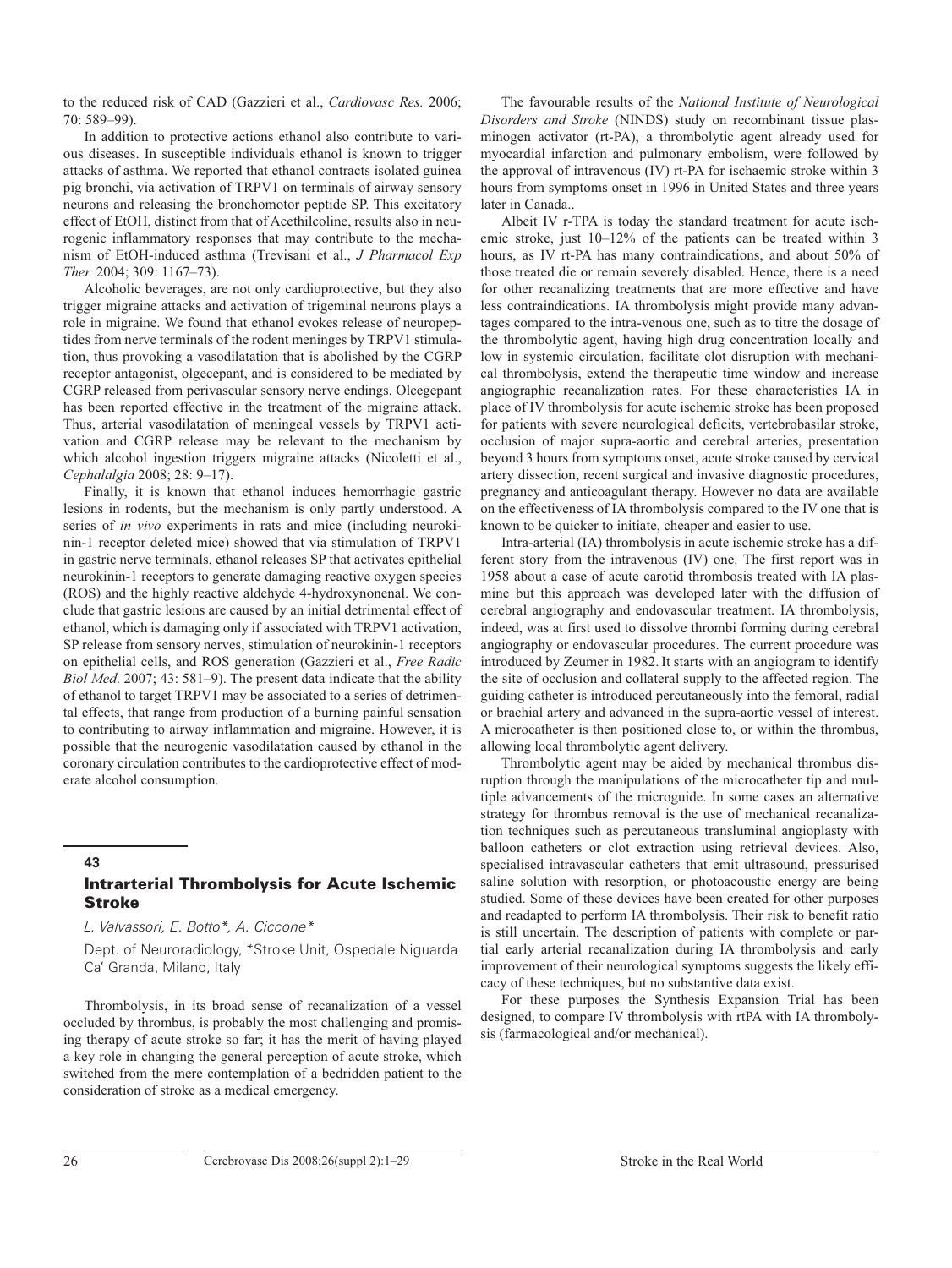#### Intrarterial Thrombolysis. New Devices

*S. Mangiafico, N. Limbucci\*, G. Trasimeni°*

SOD Neuroradiologia Interventistica, AOUC Careggi, Firenze, Italy; \*Dipartimento di Radiodiagnostica, Ospedale S.Salvatore, L'Aquila, Italy; °UOC Neuroradiologia, Università La Sapienza, Ospedale S. Andrea, Roma, Italy

Most of ischemic strokes are due to thrombo-embolic events; angiographic studies on patients with acute ischemic stroke within 8 hours from symptoms onset showed complete occlusion of a main cerebral artery in 80% of cases, mostly in the carotid territory. When angiography is performed within 12 hours from the event, in 80–90% of patients a stenosis or an occlusion matching with the neurologic deficit territory can be found . Therefore, the aim of the acute treatment of a patient with severe brain ischemia is to early recanalize the occluded vessel and to restore brain perfusion in order to limit the extension of the ischemic core.

The studies about intravenous systemic thombolysis with rtPA in acute ischemic stroke showed that this therapy can improve the outcome if the infusion is performed within 3 hours from symptoms onset. However, systemic thrombolysis has strict inclusion criteria and its results are promising but not very satisfying. Locoregional intrarterial thrombolysis (LIT) has many advantages over systemic therapy:

1) intrarterial injection allows higher drug concentration inside the clot, therefore the farmacological efficacy is enhanced and the systemic activation of the drug is decreased.

2) thrombolytic injection can be joined with mechanical manoeuvres to fragment and aspire the clot.

3) dose of the thrombolitic drug can be set on the basis of the anatomical response (recanalization). The local infusion can be stopped at any time when the clot has resolved, limiting the delivered dose and the systemic concentration; otherwise, the administered dose with the systemic infusion is predetermined on the basis of the patient's weight.

4) LIT allows a wider therapeutic window compared with systemic therapy, because the treatment can be performed within 6 hours from symptoms onset in anterior territory stroke and 24 hours in case of vertebrobasilar stroke.

5) anatomical efficacy of the treatment can be evaluated during the procedure and the recanalization rate can calculated to assess and compare different techniques.

The main limit to the diffusion of LIT is the low number of published studies on this topic, often with few patients enrolled, while most of observations have been reported outside randomized and controlled trials.

In only two randomized and controlled trials (PROACT I and II), LIT performed with rt-PA within 6 hours from symptoms onset has been compared with controls. A metanalysis of these trials showed that treated patients compared with control cases, had a reduction of the combined endpoint of death and 90 days dependence of 15% (OR: 0.55, 95% CI 0.31–1.00); the hemorrhagic transformation rate was 10% in the PROACT II (OR: 2.39; 95% CI 0.88–6.47). However, both studies only included patients with middle cerebral artery

occlusion and did not allowed adjunctive mechanical manoeuvres. Another metanalysis that included different series and patients without selected site of vascular occlusion, reported a good outcome in 41.5% of treated patients vs. 23% of control patients ( $p = 0.002$ ) and a mortality rate of 40% vs. 23% ( $p = 0.004$ ); the symptomatic hemorrhage rate was higher in the group of the LIT patients (9.5% vs 3% ;  $p = 0.046$ ). The outcome was influenced by the site of the occlusion, being better in the anterior than in the vertebrobasilar circulation. Overall, the results of clinical series report that the efficacy of LIT in the anterior circle varies from 30% to 70% and that the clinical outcome depends on the degree of recanalization; similar results are reported for the vertebrobasilar circulation.

Although these results are encouraging, LIT has some limitations: Difficult recruitment of patients within the limits of the therapeutic window, which appears still too short.

Increased incidence of hemorrhagic complications compared with systemic thrombolysis (10% versus 6.4%).

The clinical results depend on the arterial recanalization rate (a complete recanalization is obtained in only 30–40% of cases) and the reperfusion time.

When the flow has been only partially restored, reocclusion can occur.

For these reasons, industry and clinical research have been oriented towards the project on new treatment modalities in order to enhance the effects of LIT. The main fields of interest are mechanical recanalization (by means of aspiration or fragmentation of the clot) and the association of LIT and systemic thrombolysis to improve the recanalization time and rate.

Mechanical thrombolysis is performed to reduce the thrombus burden and to obtain a faster recanalization, sometimes even immediate. This approach has also the potential advantage to reduce the need of thrombolytic drugs and so to decrease the symptomatic hemorrhage rate. Therefore, a mechanical treatment can be performed even after 6 hours (depending on the series, within 8 hours). The most evaluated mechanical device is the Merci system, which allows to catch and extract the clot inside a guide catheter. This device has been evaluated in two randomized trials alone or in conjunction with pharmacologic LIT. In the last, the multimerci trial, 164 patients were enrolled and the recanalization rate was 54% with merci alone and 69% with merci and rt-PA; the favourable outcome (m-RS 0–2) was 39%. Interestingly, in patients treated with the new generation Merci device clinical results were improved; that underlines the continuous improvement of these devices. Other mechanical devices are available, but most of them have not evaluated in clinical radomized trials. A recent trial concerns the new device Penumbra, composed by an aspiration system and a thrombectomy device. Preliminary results are good, since recanalization rate (TIMI 2–3) was 85 %.

An other mechanical approach is intracranial angioplasty, that can now be more safely performed than in the past thanks to high compliance balloons. In a series of PTA of the middle cerebral artery, a recanalization rate of 91% and m-RS of 73% were reported.

Recently, new attention has been oriented towards primary clot stenting, with or without simultaneous anti-GP IIb-IIIa injection. Actually this must be considered a bailout procedure but results are very promising.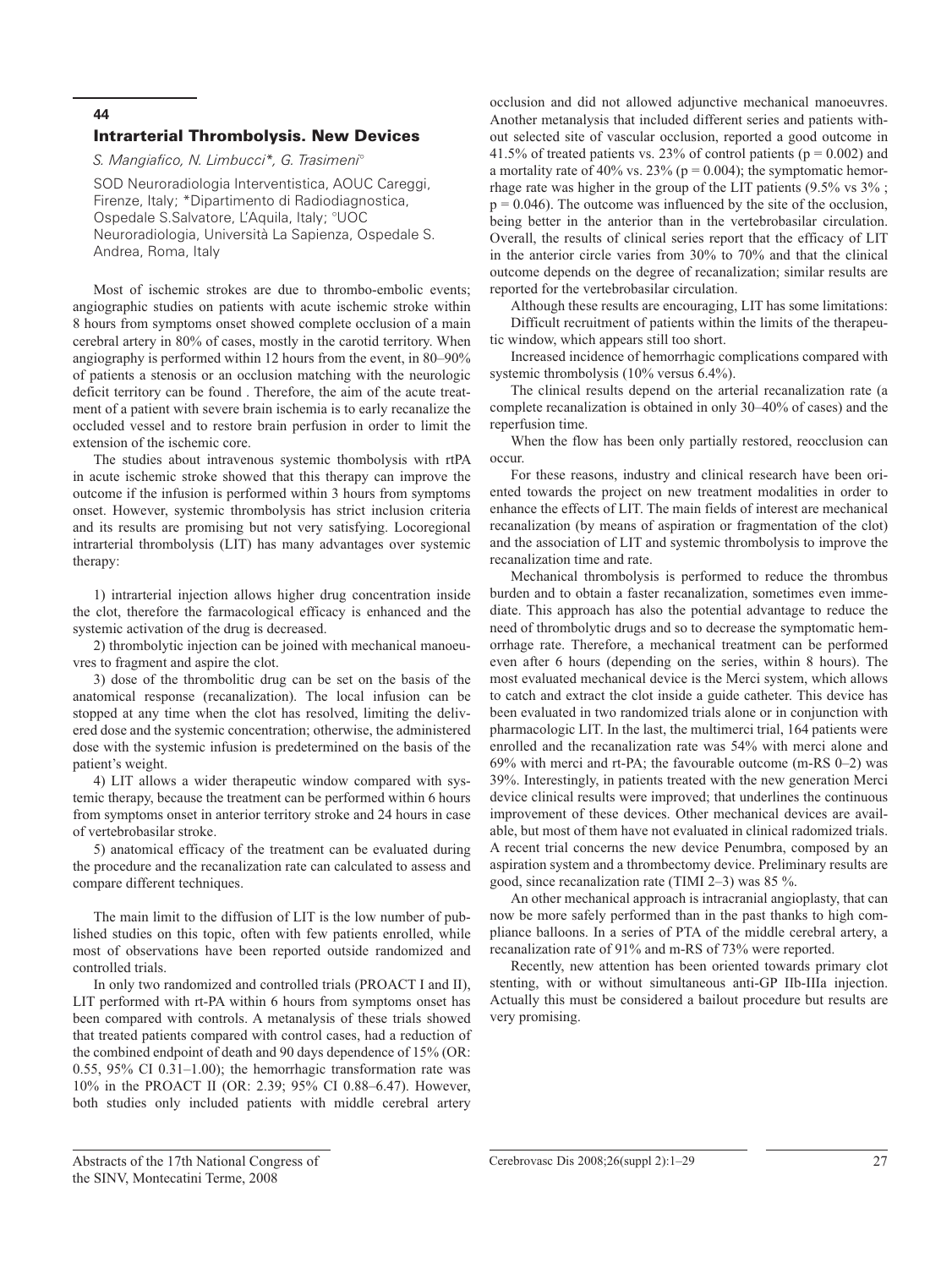## Indications, Techniques, Catheters for Mechanics Disobstruction. The Stents

*M. Cellerini, S. Mangiafico*

Interventional Neuroradiology Careggi Hospital, Florence, Italy

Indications to mechanical thrombolysis are mainly represented by an acute arterial occlusion with a high thrombus load (T siphon, Basilar artery) in a patient presenting out of the necessary time window (3–6 hrs) or with a wake-up stroke or after unsuccessful iv thrombolysis (bridging therapy). The most common techniques are constituted by clot suction with large bore microcatheter (21–35), clot retrival devices (Merci, IN TIME), clot fragmentation and aspiration (Penumbra) and soft angioplasty and stenting.

Our experience is mainly derived from the use of angioplasty and stenting in combination with asystemic glycoprotein (gp) IIb/IIIa inhibitor Tirofiban) in patients with acute basilar occlusion .

Outcome in acute ischemic stroke due to basilar artery (BA) occlusion remains poor with high mortality or severe disability, despite the proliferation of numerous endovascular techniques. In patients with stroke due to BA occlusion a wider time window acute intervention is allowed, because of the poor prognosis and the progression of symptoms. We assessed the hypothesis that an intra-arterial approach with primary stenting combined with systemic glycoprotein (gp) IIb/ IIIa inhibitors is feasible and might lead to high recanalization rates. We retrospectively reviewed 23 consecutive patients with acute BA occlusion, treated with intra-arterial approach at the Careggi Hospital (Florence, Italy) from February 2004 to May 2008. We evaluated the recanalization rate using the Thrombolysis in Myocardial Infarction (TIMI) score and 3 month outcome using the modified Rankin scale (mRS) in patients treated with primary basilar stenting and gp IIb/IIIa inhibitor tirofiban, compared with intra-arterial thrombolysis with urokinase and/or mechanical disruption.

Nine patients (45% male, mean age  $62 \pm 16$  years, median NIHSS 27) were treated with intracranial stenting and gp IIb/IIIa inhibitors and 14 patients (78% male, mean age  $70 \pm 15$  years, median NIHSS 26) were treated with intra-arterial urokinase and/or mechanical disruption. Eight out of 9 (89%) patients treated with stenting had recanalization of BA (TIMI 2–3), versus 10/14 (71%) of patients treated with urokinase. Complete recanalization (TIMI 3) was achieved in 67% of patients treated with stent versus 14% of subjects treated with urokinase. Good outcome (mRS 0–3) rate in the stenting group was similar to the urokinase group (33% versus 28%, respectively). Mortality rate was higher in the stenting goup (44% versus 36%). One symptomatic hemorrhage was observed in the urokinase group.

**Conclusions** In our series, the approach with systemic administration of gp IIb/IIIa antagonists and placement of intracranial stent appears to be feasible and safe, reducing the use of thrombolytic agents. The high recanalization rate obtained with this procedure makes this approach promising. More data are needed to confirm the efficacy of this treatment.

## **46** National Organization of Stroke Assistance

#### *M. Rasura, F. Biraschi*

II Facoltà Medicina e Chirurgia, Sapienza Università Roma, Azienda Ospedaliera S. Andrea, Roma, Italy

Regarding all the interventions directed to the reduction of death and disability following a stroke, it was demonstrated that a early recovery in a dedicated unit, a Stroke Unit, determines an absolute reduction of the risk of dead/dependency of 5.6%; practically for every 1000 patients admitted in Stroke Unit, 56 avoid died/dependency.

In order to make a correct evaluation of the "stroke question", it is important to know the data of prevalence and incidence in western countries.

Prevalence increases with age. In international population-based studies, prevalence reaches values between 4,61 and 7,33 for 100 inhabitants in the subjects older than 65 years.

In Italy available data are from the *Italian Longitudinal Study on Aging* (ILSA) (1), that refers to a population between 65 and 84 years. Among this population the prevalence rate is a  $6,5\%$  (IC<sub>95</sub>: 5,8–7,2), with an higher prevalence rate in male  $(7,4\%; IC_{95}: 6,3-8,5)$  than the female (5,9%; IC<sub>95</sub>: 4,9–6,9).

In other European population-based studies with a similar methodological approach, the incidence rate

was 8, 72 per  $1.000$  (IC<sub>95</sub>: 7, 47–10, 06) in subjects between 65 and 84 years.

These data reveal that we are in front of a real "stoke epidemia" and that it needs structural and coordinated interventions both at regional and national level. Considering even the severity of strokes (110,000 strokes per year and 230,000 those with disability from previous stroke) it has become indispensable to make an operative reorganization and to promote the idea that stroke is a curable medical emergency. It is also necessary to stimulate the prompt beginning of a correct secondary prevention.

On the epidemiological data shown, that characterize stroke like one of the main causes of dead, the following interventions should be adopted:

#### *Prevention in the general population*

– Health education programs

– Programs to aware of the stroke question the General Medicine Doctors

– Emanation of specific regional guidelines. Useful for technical, methodological, and organizational support for the Local Sanitary Companies, based on the national guidelines (SPREAD).

#### *Prevention in high risk individuals*

– To improve the identification of individuals at greater cardiovascular risk

– To guarantee the therapeutic continuity to the high risk patients both with pharmacological and non-pharmacological strategies, according to the international guidelines.

– To improve the accessibilty to the early intensive units and then to the follow-up and post event programs.

#### *Improvement of the organizational efficiency and effectiveness*

– To help the early admission, in specialized units possibly, of the stroke patients in order to facilitate the prompt institution of specific